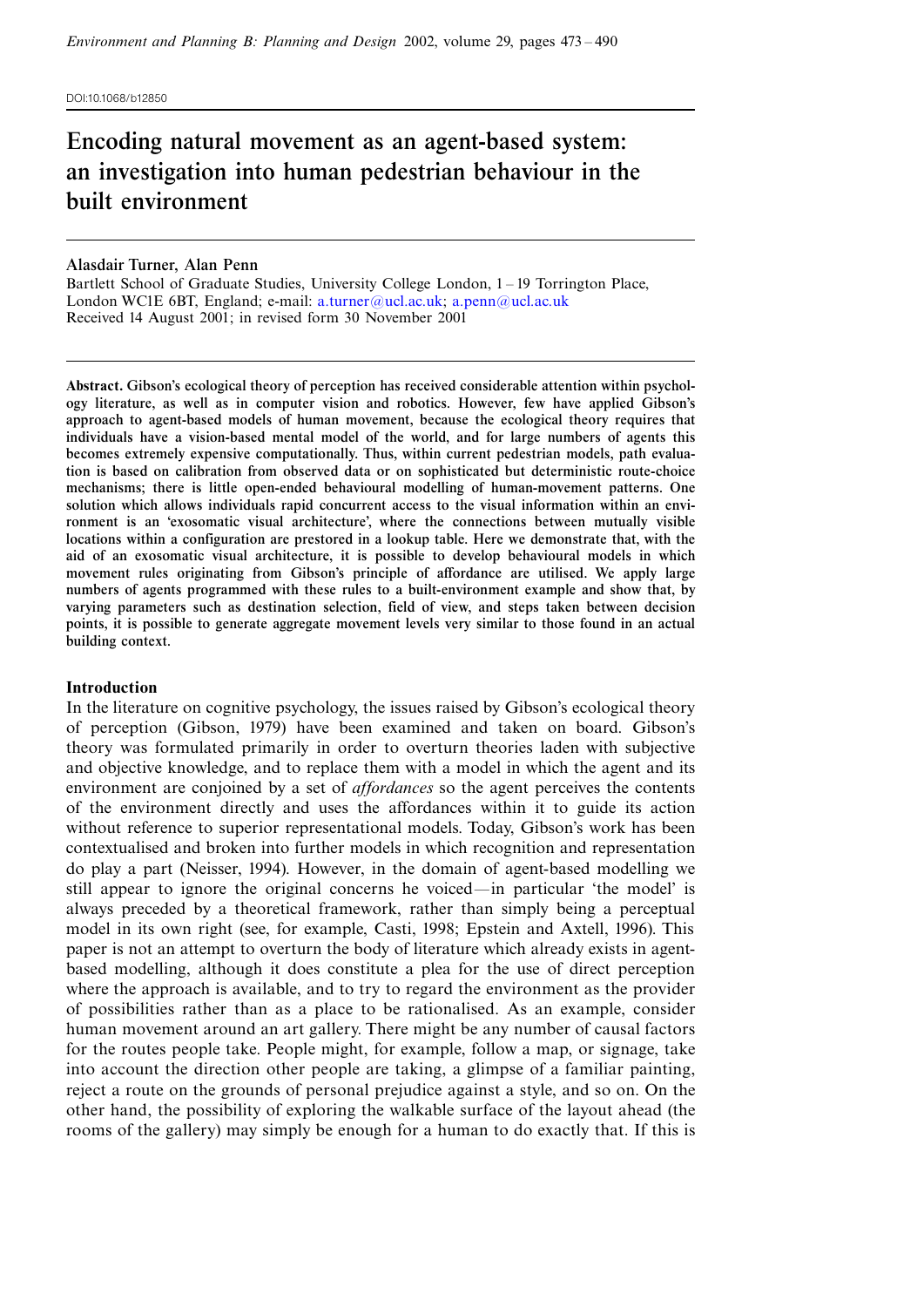the case, we should be able to reproduce movement levels within the gallery by using an agent-based model, with movement rules based solely on building configuration, without recourse to models involving learned paths, goals, or destinations, or any more detailed social theory framework. As such, in this paper we attempt to find out to what extent it is possible to use configuration alone to explain movement.

Of course, it is obvious that socioeconomic factors do affect human behaviour at a fundamental level. Why would someone walk down a street if not to buy a loaf of bread, to go to work, or to meet and interact with someone or something? Thus, when social science turns to agent-based modelling, it seems natural that at least some component should be based on the concept of the rational being. One can even argue that any human-based activity can be regarded as cost ^ benefit behaviour. For example, the putative trip to an art gallery permits esoteric gains in the form of artistic appreciation in exchange for the more straightforward cost of hours of walking. Such a costbased rule set can be encoded in an agent-based system. Hoogendoorn et al (2001) have demonstrated a cost-minimising approach to human-pedestrian modelling in an airport layout, producing cost paths to buy a newspaper or catch a train or plane. However, is it really plausible that the human brain continually reassesses an internal cost function, or is it that the human is led by less tangible factors—her curiosity or his desire? It is also obvious that humans are physical entities: that one human moving through one place at one time must do so to the exclusion of other humans. When looking at the interaction of a group of humans, it seems natural, in turn, to represent the system as a group of interacting particles. Humans moving through a crowd would seem (at least superficially) to have many similarities with granular flow. For example, people walking along a street may be represented as particles driven in a certain direction, pushing through one another and forming lanes. Again, this can be encoded in an agent-based system: Helbing and Molnár (1997) have demonstrated lane formation of directed particles in a pipe system. Now the concern is reversed: does the corporeal human bump through a crowd of corporeal humans, or does the human guide him or herself through gaps in the crowd? What appears to be constraining both Hoogendoorn et al and Helbing and Molnár is the ability to see. Without it, their models can only be, literally, stabs in the dark at able-sighted human behaviour. We propose to add the ability to see, to investigate this ability as an ecological phenomenon leading to natural movement, and then return to socioeconomic factors and granular physics to provide the constraining framework for the models—as and when necessary.

Soley by adding the ability to see we are led to an intuitively attractive, although still incomplete, model of human-pedestrian behaviour: that the human moves in a direction that provides him or her the potential for possible further movement. Gibson calls such interaction between human and environment `natural vision':

``When no constraints are put on the visual system, we look around, walk up to something interesting and move around it so as to see it from all sides, and go from one vista to another. That is natural vision ...'' (1979, page 1).

Thus, natural vision is a combination of visual factors affecting behaviour. We might characterise "we look around" and "we go from one vista to another" as the conditions of *natural movement*, while thinking of "we walk up to it" and "we move around it" as something else, for example, natural interaction. The distinction is important: for natural movement, an agent does not even require the ability to recognise `object' as distinct from 'environment': the agent merely has to recognise that there is environment which may be explored in order to *move* (though not necessarily to *navigate*). The names we have chosen are no accident, for there already exists a theory of natural movement. Hillier et al (1993) show that the majority of human-pedestrian movement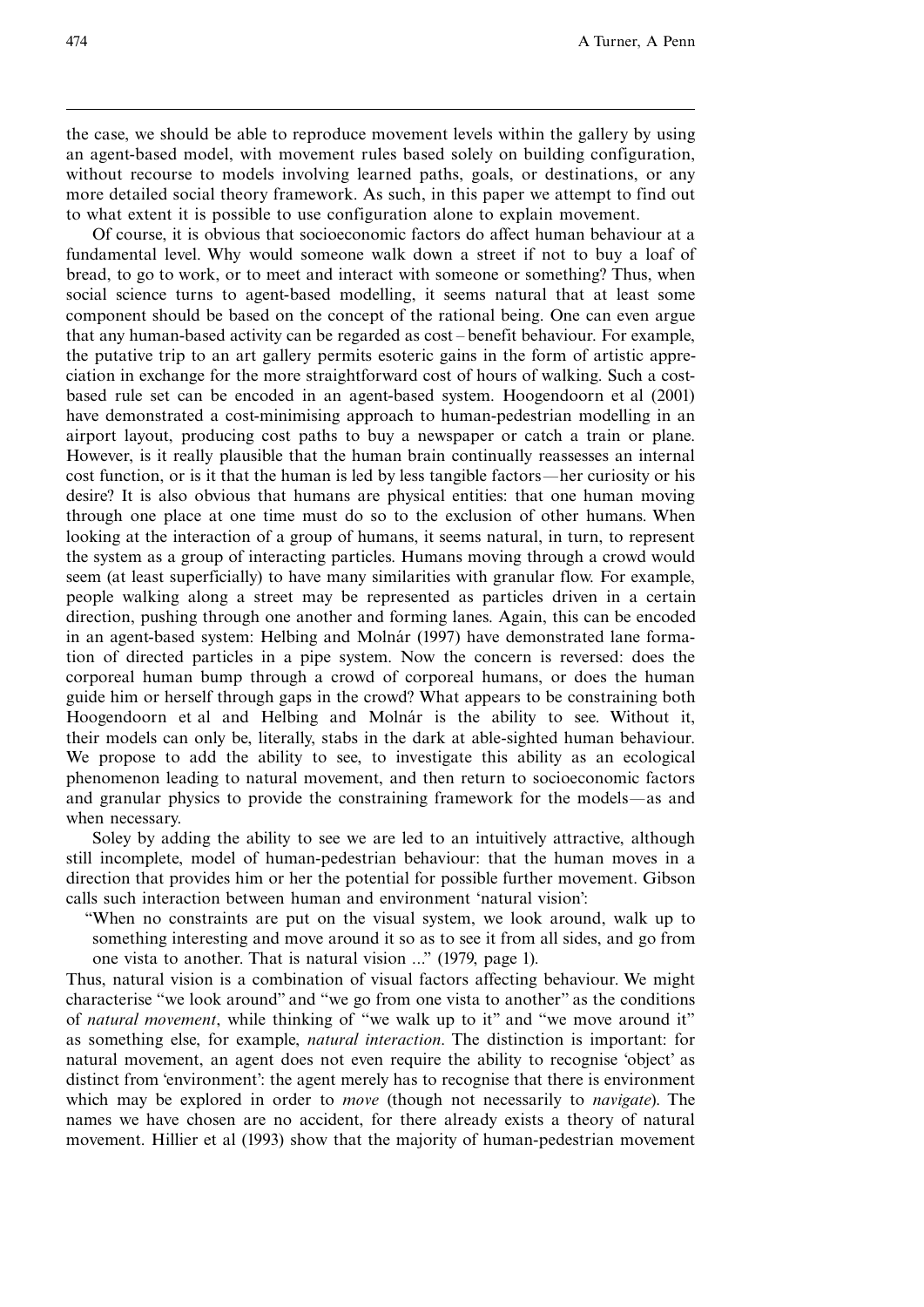occurs along lines of sight, and that the more `integrated' (in terms of connection to other lines of sight) a line is, the more movement exists along it. Hence, the theory of natural movement is this: human movement, ceteris paribus, is *generated* by configuration. The relationship of configuration (Hillier et al) to surface (Gibson) is direct. The configuration as provider of possibility, and walkable surface as provider of possibility, are equivalent. However, the difficulty with Hillier et al's theory is in the words 'ceteris paribus'. What are the other things that are equal? Although the theory is never stated explicitly as such, we can infer that it is the socioeconomic framework and physical constraints that must be equal, $(1)$  that is, they are the remaining factors identified by Epstein and Axtell (1996, page 1) as essential ingredients of a complete agent-based model (economic, demographic, and cultural)—although there is no need to identify a priori what these factors might be. In order to keep a consistent model, Hillier et al used a small area around King's Cross, London, as an example system. For our sample experimental study, we shall return to the putative art gallery. An art gallery represents a good control, as it attracts a small socioeconomic cross-section (Berger, 1972, page 24), and, being both reasonably small and for the most part on the one floor, also physically homogeneous. There are, of course, still many factors which are not included in our model; however, as we shall see, these appear to be of minor importance.

In the next section we review related work from the fields of robotics, agent-based pedestrian models, microeconomics, and spatial cognition. Against this background, the basis for our experimental model, the exosomatic visual architecture is introduced and the natural-movement methodology explained. We then apply the experimental model to the Tate Britain Gallery, London, and compare the results with observations of real people movement in the gallery. We conclude with a discussion of the implications for agent-based modelling of pedestrian movement.

# Related work

Research on robots has examined action guided by vision for some time, and recently Murphy (1999) has explicitly made the link to Gibson's ecological approach. However, most robot research has concentrated on the building of map structures, with emphasis being placed on neurological evidence of a cognitive map underlying navigation (O'Keefe and Nadel, 1978). Thus robots have come to base their navigation on the hippocampus in mammals (see, for example, Bachelder and Waxman, 1994). Based on neurological evidence, Trullier et al (1997) propose a four-level hierarchical framework for movement: guidance, place-recognition triggered response, topological navigation, and metric navigation. Of the items in this hierarchy, topological navigation has received most attention in the literature starting with simplified topological maps (Laumand, 1983), followed by techniques such as robot learning of visibility graphs to record collocation of structures within the environment (Oommen et al, 1987), through to a tripartite system of low-level sensorimotor control, topological mapping, and geometric path recording to move around and record an environment (Kuipers and Byun, 1991). All of these approaches are interesting from an architectural point of view because they mirror the graphing techniques used by various researchers in the built environment. Laumand's technique may be compared with the topological mapping of units produced by Steadman (1973); Oommen et al's work has parallels in Braaksma and Cook's (1980) visibility graphs of airport terminals. Kuipers and Byun's robots use a systematic retrieval of `distinctive places', which is akin to the use of isovist measures to identify places (Benedikt, 1979). Of course, there is not a one-to-one mapping of all

 $<sup>(1)</sup>$  Developing the theory of the movement economy. Hillier (1996) argues that the socioeconomic</sup> framework itself is affected by the configuration.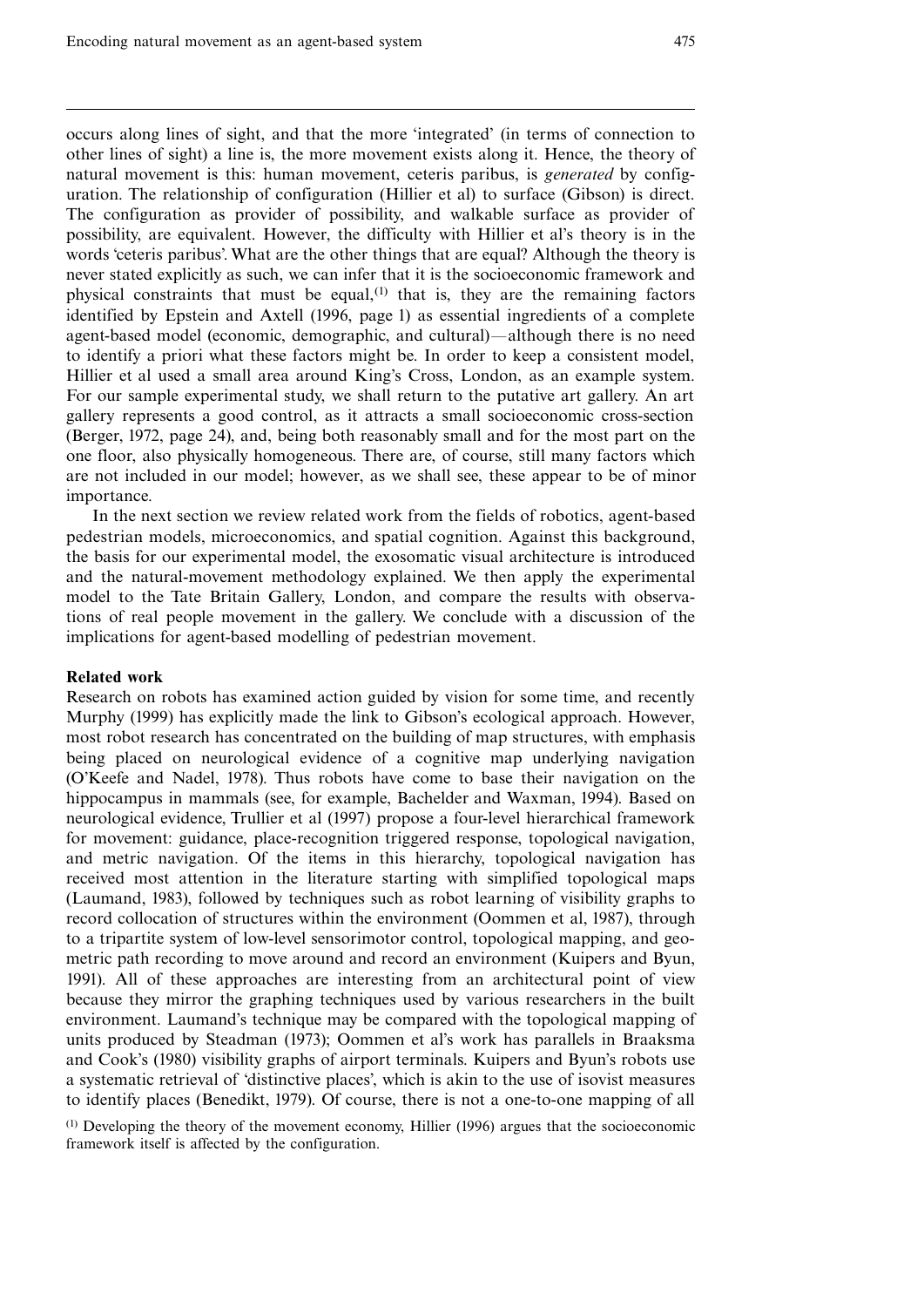techniques, but there is a certain parallel in development. Such techniques could be applicable to a natural-vision approach to robot perception; however, the overriding aim in robot research has been cognitive map building, and so the robots have been restricted to relatively simple environments where the possibilities of natural movement are not available. When it has been considered, the examination of natural movement has concentrated on the problems of sensorimotor control; for example, keeping the robot equidistant from each wall. Thus, comparison with human-movement patterns, or large-scale experimentation with many agents, is not a feature of robot research.

Large-scale simulation has been investigated for some time by means of agent-based pedestrian models. Pedestrian models can be broadly categorised into three levels: macro, meso, and micro (Hoogendoorn and Bovy, 2000). The macrosimulation level is essentially inherited from transportation modelling, stemming from Lighthill and Whitham's (1955) continuum model; that is, solving differential flow equations. Al Gadhi et al (2001) have recently shown how such models may be applied to pedestrian situations, constructing a flow model of events occurring during the Hajj. By contrast, the mesoscopic level is ammenable to agent simulation although, again, it is primarily suited to traffic modelling. This class of system includes the celltransmission model of Daganzo (1994) and TRANSIMS, the cellular-automata-based system (Beckman, 1997; Casti, 1998; Nagel et al, 1996), which may model 20 000 agent journeys concurrently. Both present a good example of an urban-level simulation, albeit designed for traffic rather than pedestrian flow. The systems combine set origin – destination (OD) pairs with route-choice behaviour to simulate journeys within the system. In TRANSIMS the agents make a shortest-time assumption, based on the previous run flows, and readjust to optimise a combination of trip time and trip length for the next simulated day. Work on such cellular automata (CA) models has been applied to pedestrian movement (for example, Blue and Adler, 1998). However, in pedestrian models, where there is high linkage between cells, the CA community have yet to implement effective natural-movement rules. For example, Blue and Adler's model uses unidirectional flow. Microsimulation has to date focused mainly on granular-physics models of flow, with models such as Helbing and Molnár's (1997) crowding simulation again using predetermined directional paths. These have led to observations of lifelike emergent phenomena based on simple rules such as lane forming simply by a predisposition to move to the left or right in the face of oncoming traffic (for further details, see Helbing et al, 2001). Fire evacuation models also fit into the microsimulation category, with agents released from set positions finding their way to the nearest exit again by predetermined paths (for example, Galea et al, 1996). Again, in fire-emergency examples, people will be moving towards an exit so this is a valid routing mechanism for this particular scenario, but perhaps not for the more general case where a choice of destinations is offered.

Certainly, there is interest in human routing, particularly from a microeconomic perspective. Borgers and Timmermans (1986) initiated research into route-choice behaviour in humans, implementing submodels for destination choice, route choice, and impulse stops in place of the more usual gravitational attractor models used in macroscopic and mesoscopic simulations. Originally, assumptions about shortest paths between individual destinations were made; more recently, these have been replaced by sets of local optimisations, so that the human may be assumed to take the shortest path from shop to shop after arriving at a shopping area (Kurose et al, 2001), in order to account for the fact that humans do not always have complete global knowledge of a system. This kind of behaviour has also been taken into account in Hoogendoorn et al's (2001) cost-based model of human-pedestrian behaviour, where a number of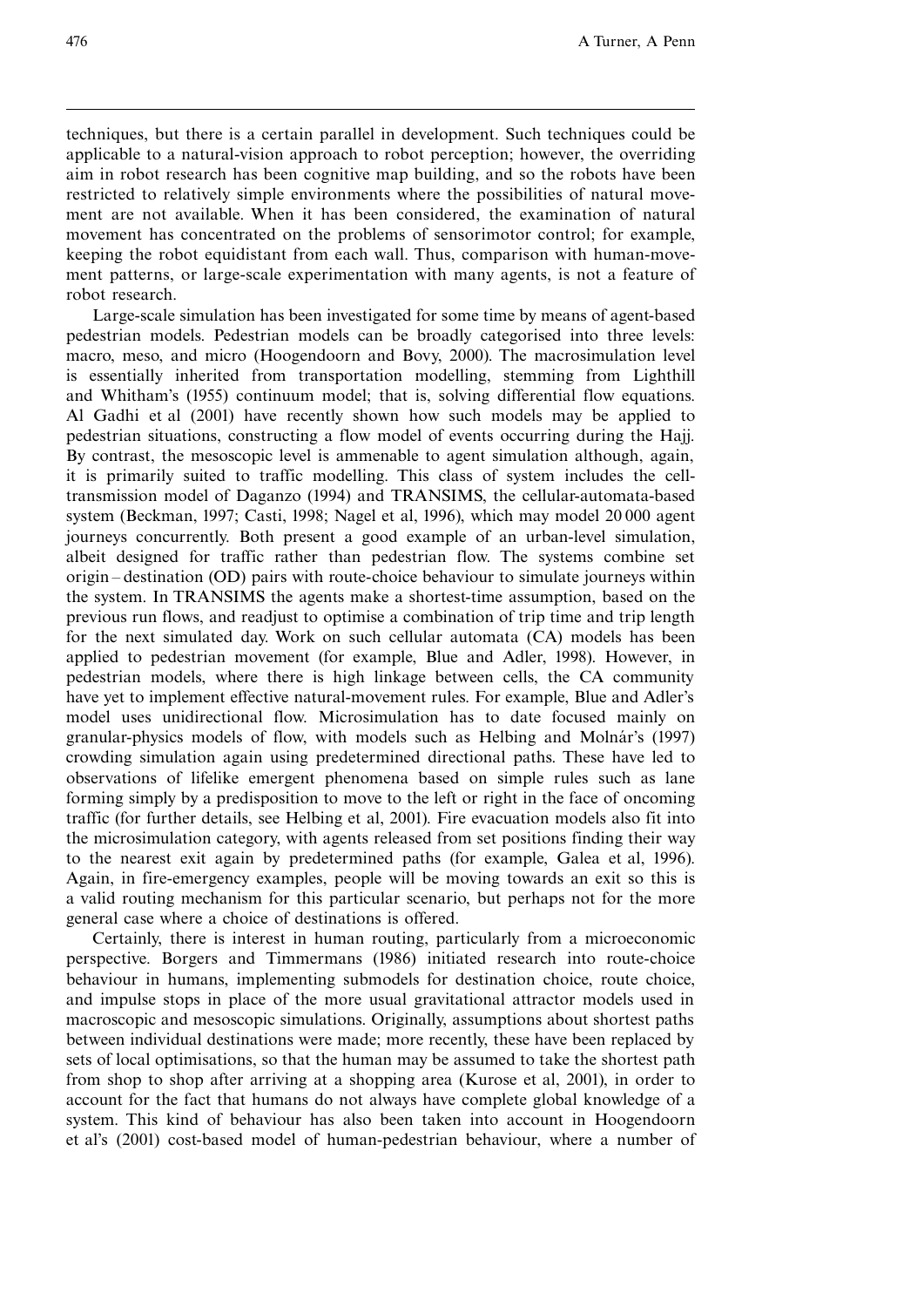different strategies are employed and a cost-surface calculated. However, cost-surface methods rapidly become more complicated if combinations of destinations and goals are incorporated; for example, buying a paper then catching a train involves a dual cost-surface for the agent states of `bought paper' and `unbought paper', if the route to be traced must return on itself. However, more importantly, neither Kurose et al's nor Hoogendoorn et al's methods have been validated against empirical data, although there is good evidence to suggest that local route optimization is considered by shoppers (Gärling and Gärling, 1988). Of course, any full microscopic model does require that the goals of individual agents are programmed in, but it should be noted that it has been discovered that even when OD pairs are well specified, and a participant is well acquainted with an area, a shortest-path route is not always followed (Golledge, 1995). Hence, even assumptions about local shortest-path planning cannot be made. We might add to this other objections about using OD pairs: that at the start of the trip the destination may not have been decided (Batty, 2001). And objections concerning the use of route-choice behaviour: that appropriate junctions have to be identified in advance, and that the behaviour at these junctions must be calibrated against real movement levels discovered at real junctions (thus reducing the model to a series of predetermined flows between junctions).

However, there is also interest in microscopic human-movement patterns from a spatial-cognition perspective. Golledge (1995) asked participants to walk to destinations within a college campus. He discovered that people do not always take the shortest route: in particular, that there are differences in taking a route from O to D and a route from D to O:

``perceptions of the configuration of the environment itself ... may influence route choice. Thus, a route that seems shorter or quicker or straighter from one end may not be so perceived from the other end ...'' (page 221).

That a configuration significantly affects movement at a microscopic level has also been discovered by researchers interested in space syntax (Hillier and Hanson, 1984). Peponis et al (1990) and, more recently, ul Haq (2001), make empirical studies of people movement in hospital environments. Peponis et al attempt a categorisation of a number of `rules' of navigation:

(1) Avoid backtracking.

(2) If all else is equal, continue in the same direction.

(3) Divert from the current heading when a new view allows you to see more space and/or activity (that is, other people).

Only after these do they state rules requiring further cognitive ability (such as searching unexplored regions first). Conroy Dalton (2001) makes a further inroad into the importance of configuration. In experiments in a virtual environment, by carefully preparing an environment where it is possible to move only to similar-sized spaces, she found that there is also a tendency to reduce the total angle turned. If we are to produce a good model of natural movement it should take into account these findings: that is, the agents should follow Peponis et al's rules of navigation and, ultimately, follow Conroy Dalton's angular minimisation. Such a natural-movement system, in which agents are allowed to move freely according to their vision, has been considered by many to be too computationally expensive to implement. Thomas and Donikian (2000) state that ``... a complete mental model based on vision and image processing cannot be constructed in real time using purely geometrical information'' (page C71). To overcome this problem, they limit environmental perception significantly in their Virtual Urban Environment Modelling System (VUEMS).VUEMS guides agents by the use of a combination of visibility graphs linking points of interest, and Voronoï diagrams providing routes *around* those points of interest. Thus VUEMS begins to address the interaction between human and object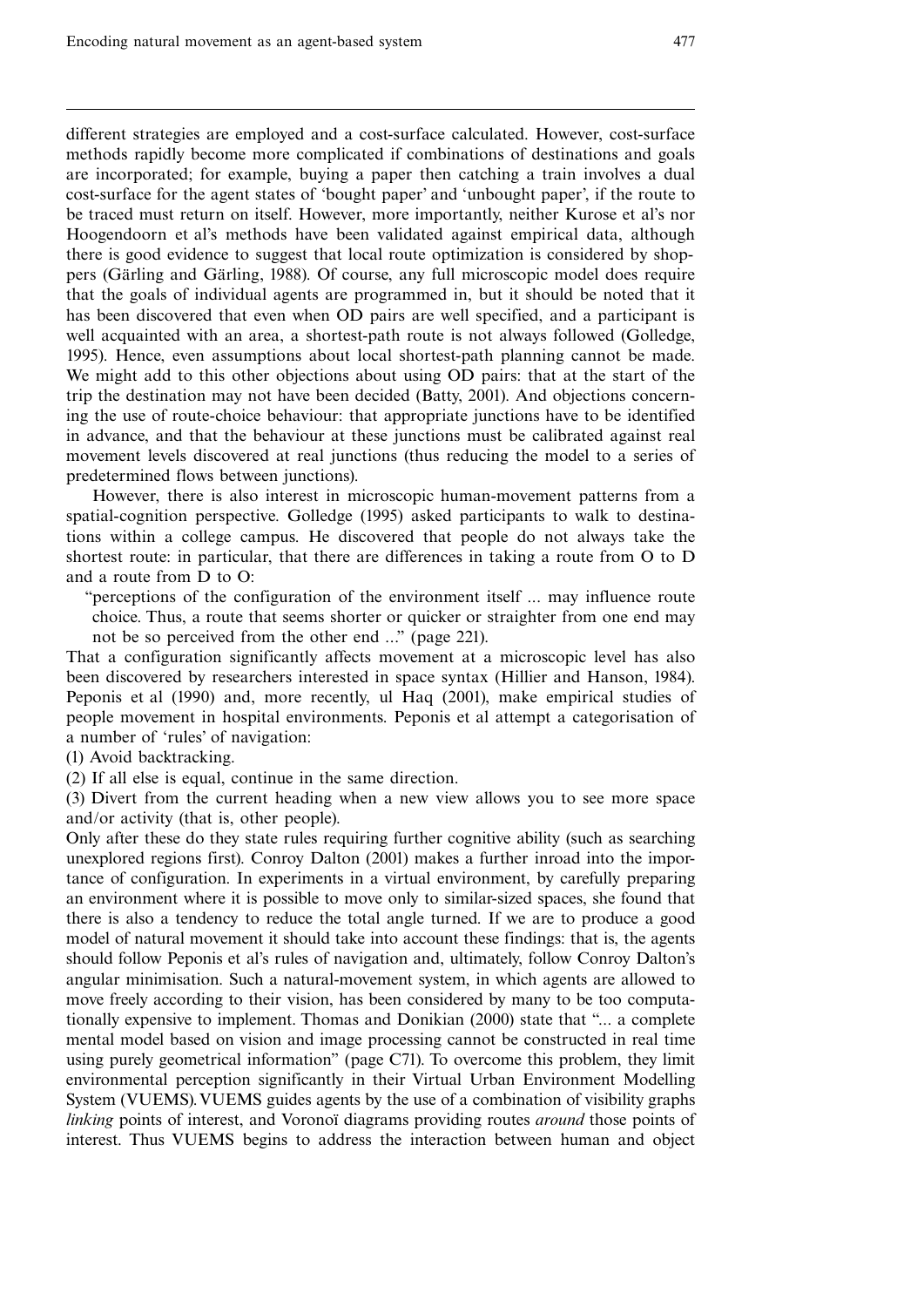described by Gibson. Other researchers have attempted natural movement, although they too have been restricted by complexity. In particular, Terzopoulos's (1999) fish have vision, but the environment is very simple, and the movement rules are based on Reynold's (1987) Boids-type behaviours.

There have also been configurational approaches to agent-movement rules through consideration of space syntax. For example, Penn and Dalton (1994) encode space as a set of axial lines (the longest lines of sight covering all the nontrivial loops in the configuration). Although applying these rules to a much-simplified system, Penn and Dalton found that the best rules for movement are very similar to those described by Peponis et al (1990) and Conroy Dalton (2001). They assign random OD pairs in the system and have 'rats' search for these goals, find the best combination of rules (that is, the best correlator with observed human movement in their chosen region) as following the longest line towards a destination, with a secondary factor of taking the minimum angle towards the destination. The heuristic they discover is strikingly similar to Gärling and Gärling's (1988) earlier findings, that shoppers optimise path length on routes by taking on the longest segment first. In order to achieve model natural movement, though, the assignation of OD pairs must be dropped, and agents allowed to roam freely according to their desires. Again considering the space-syntax approach, Mottram et al (1999) apply agents that decide on which direction to go based on the length of line of sight from their current position. However, in this experiment agents cast rays to sample the environment and thus the model suffers from the processing overheads Thomas and Donikian identify, which restrict the model to a few concurrent agents. To extend this to many simultaneous agents in an arbitrary space, a vision-based system requires a new approach to environmental perception. Such an approach is provided by an exosomatic visual architecture.

## Method

In this section we examine the implementation of a natural movement. First, as a precursor for vision, the exosomatic visual architecture is introduced. Second, we explore how this can be used as a basis for encoding affordance-based rules. Third, details and refinements of the implementation are described for our experimental model.

#### Enabling vision

In Penn and Turner (forthcoming) we introduce an exosomatic visual architecture (EVA) for agent guidance. Underlying the EVA is a dense-grid visibility graph. The visibility graph is computed by overlaying a two-dimensional grid (at some arbitrary resolution) over a layout in plan view, and calculating which points within the grid are able to see which other points. The set of visible locations for each point are stored, and thus the visibility graph can be used to calculate the approximate viewable area, or isovist, from each point on the grid (see Turner et al, 2001, for details). If the set of locations visible from each point is further subdivided into bins, the approximate isovist can be split into angular segments. For the purpose of our experiment, we split the approximate isovist into 32 bins, allowing us to select a set of viewable locations from a point divided between  $11.25^{\circ}$  angular segments, as shown in figure 1.

From a mathematical point of view, if the graph is considered to be the combination of the sets of vertices and edges,  $G(V, E)$ , then the set of edges E may be broken down into a set of nonoverlapping bins  $E = B_1 \cup B_2 \cup ... B_{32}$ . Each bin  $B_b$  contains ordered pairs of vertices  $[v_{\alpha} \to v_{\beta}]$ , such that  $v_{\alpha}$  can see  $v_{\beta}$ , and the heading from  $v_{\alpha}$  to  $v_{\beta}$  rounds to an integer b (where b runs from 1 to 32, representing 0° to 360° in 11.25° segments). Thus, for an agent at a location  $v(x, y)$ , an approximate visual field can be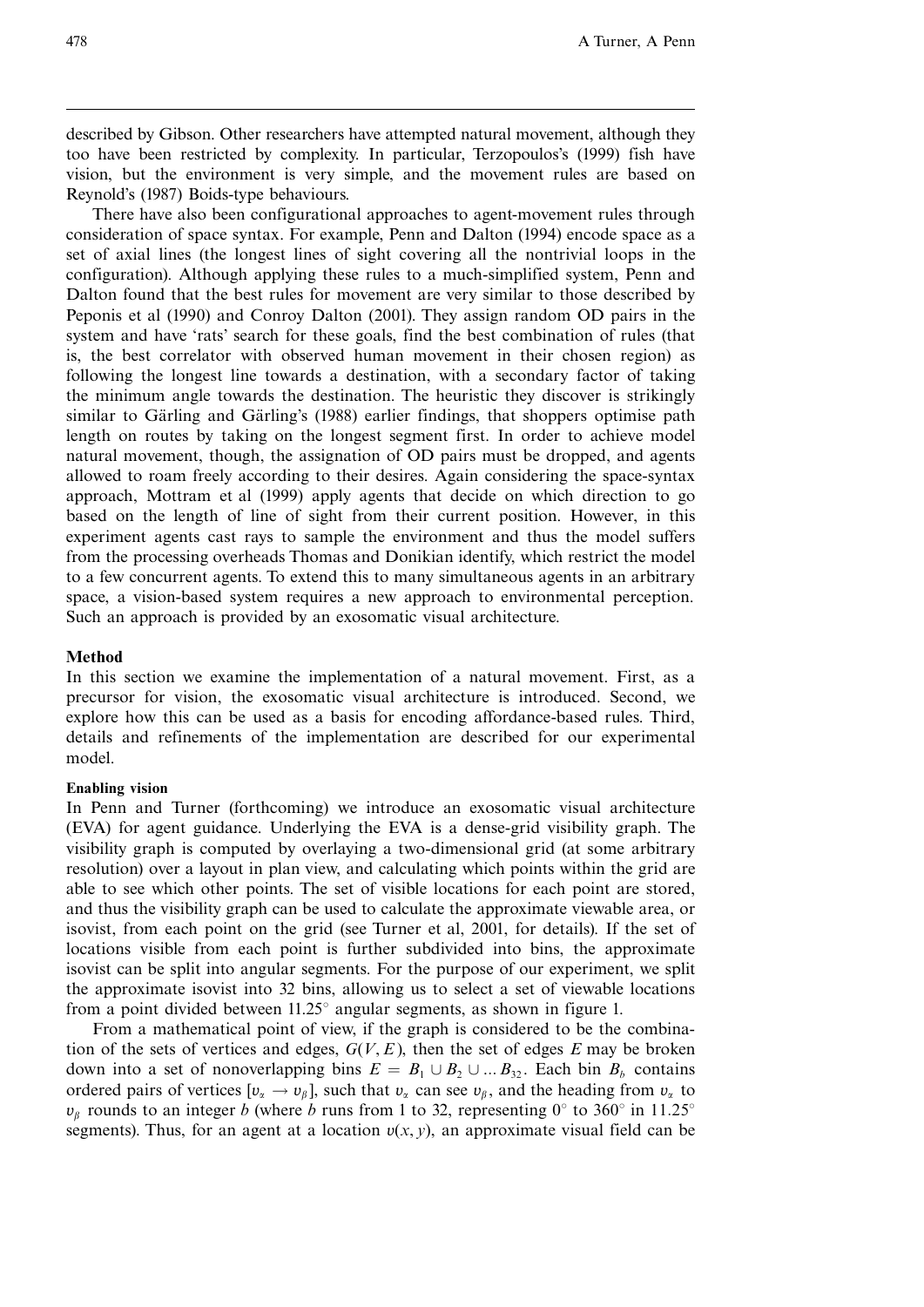

Figure 1. Visible locations on the visibility graph grid are split between 32 angular bins.

established by rounding the agent location to the nearest grid point  $v_a$ , rounding the agent heading to the nearest bin  $b$ , and taking a subset of v bins around this bin to form the visual field  $F$ :

$$
F_{a,b}(v) = \{v_f : [v_a \to v_f] \in \bigcup_{b-(v-1)/2}^{b+(v-1)/2} B_b, \text{ and } v_a, v_f \in V\},\tag{1}
$$

where  $\nu$  is a parameter giving the angle of the field of view in bins, which may be converted later back to degrees. Figure 2 shows an agent at such an arbitrary location and heading, and the associated field of view. Because the information for perception of the geometry lies outside the individual agents, we call the architecture exosomatic. The architecture also allows further enhancements, such as rapid access to which other agents are currently visible, or which paintings on the wall can be observed from the current position, although at the time of submission we are still completing these sections of the model.



**Figure 2.** The visibility graph provides an agent (angle of view  $v = 11$  bins) with a lookup table for possible next destinations. The current location is rounded to the nearest grid point on the visibility graph, and current heading is rounded to the nearest bin.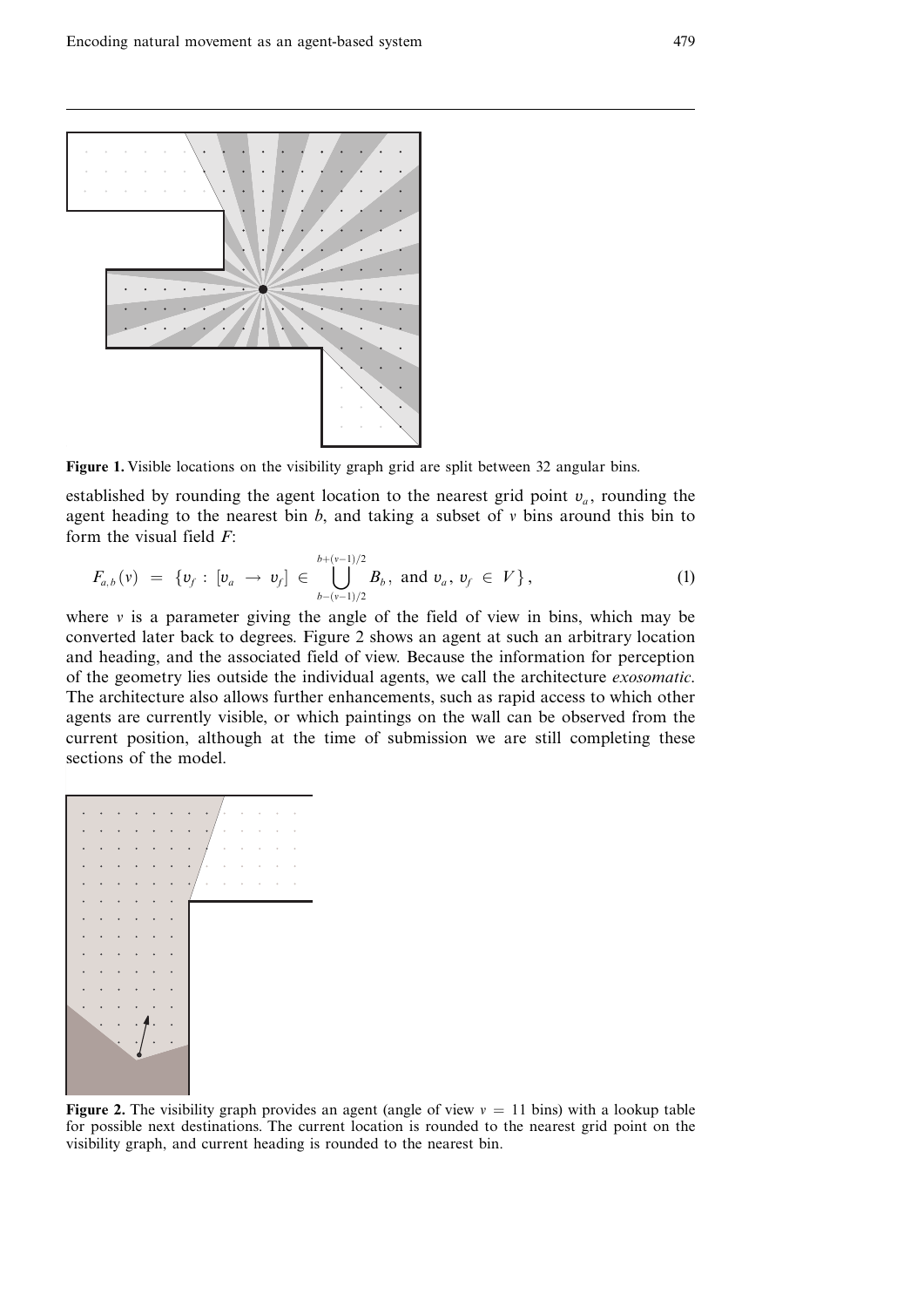# Encoding affordance

The space syntax-guided research of Peponis et al (1990), Hillier et al (1993), and Penn and Dalton (1994) has emphasised that it is the length of line of sight that is important to natural movement and search tasks. The axial line, as introduced by Hillier and Hanson (1984), is considered as the primary guiding mechanism of human-pedestrian behaviour. By contrast, Gibson (1979) asserts that it is the available walkable surface which affords movement. The two are clearly extremely closely connected: a long line of sight also presents a large surface area, and vice versa. However, Gibson's theory is perhaps the more concise, as the concept of 'line' is unnecessary to his notion of movement.<sup>(2)</sup> Of course, the environmental approach to perception is more complex than a mere appraisal of available surface—for example, there are objects within the environment—but at its most basic, the environment is considered as a walkable surface broken by other surfaces. Walkable surface provides affordance for further walkable surface (where we might replace walkable with `wheelchairable', as appropriate, although notice that the two may well not be equivalent, and we might expect the natural movement of wheelchair users to be different from that of pedestrians). Stated as a hypothesis:

Hypothesis: When engaging in natural movement, a human will simply guide him or herself by moving towards further available walkable surface. The existance of walkable surface will be determined via the most easily accessed sense, typically his or her visual field.

Such a formulation also allows a concise agent implementation in an exosomatic visual architecture: the agent merely has to choose a location to walk through a stochastic process for it to be engaging in natural movement. We use a correspondingly simple agent-decision process:

# Loop

Pick a visibility graph vertex from the field of view  $F_{a,b}(v)$  by selecting any vertex from  $F$  with equal probability.

Take, on average, n steps towards that vertex, based on a Poisson distribution. End loop

Hence *n* (the number of steps) and  $\nu$  (the angle of view) define the parameter space for our agent model. Space or, more correctly, configuration is the guiding mechanism, as shown in figure 3. Note that what appears to be a dichotomy must be resolved: Gibson clearly denies that the concept of space in the Cartesian sense is of relevance to animal perception, and yet we appear to propose to guide our agents by an assessment of Cartesian space, by allowing them to choose a location on a Cartesian surface. However, our agents are *not* in fact 'seeing' space, but are basing their decisions on the availability of a destination—a point on a surface within the environment—which affords them the possibility of a further destination, and so on. That this is the case can only be demonstrated with an example. Figure 4 shows the path of an agent actually recorded during our experimentation; this sort of path interested us as it recurred time and time again. The agent seemingly interacts with an art installation in the environment: going up to it, walking around it, and through it. Actually, the agent sees the possibility to walk up to an object, walk around it, and through it, and so it does. That this happens is remarkable, and an interesting emergent phenomenon (we did not code an agent with an appreciation of artistic installation—although whether this is strictly emergent is, of course, open to debate; for example, as we note later, the single-agent case is simply a Markov process).

(2) The converse is not true: a line of sight presupposes a space, or surface, through which the line is drawn. Penn (2001) demonstrates how the axial line may in fact be retrievable from spatial exploration.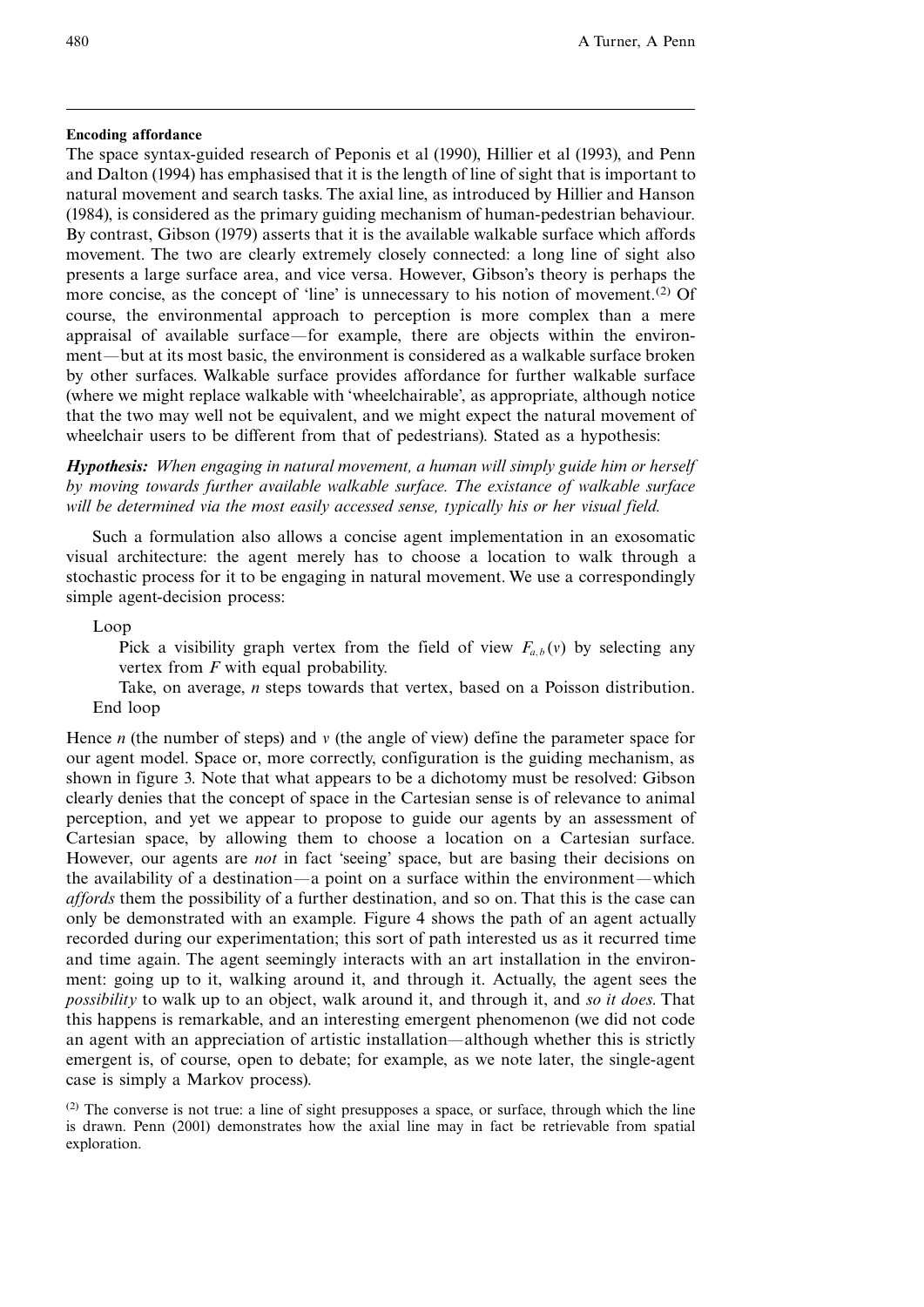

Figure 3. Theory: selecting destinations from the visibility graph through a stochastic process should draw the agent through a configuration.



Figure 4. Natural movement in action. In an experiment, the configuration of an objet d'art draws an agent through it. Grid squares  $0.75 \text{ m} \times 0.75 \text{ m}$  are coloured darker the more recently the agent has moved through them.

It should be noted that there are genuine problems with the use of line-of-sight or walkable surface as affordance. Our model uses infinite sight, and therefore an infinitely long corridor with respect to side corridors would drive all movement continuously along that corridor, whereas we might expect a human to take an exit some way along the corridor. The opposite of a long thin corridor—a large open space with no configurational clues—also poses a problem to the agent: it will be 'confused' by the area and unable to walk consistently in any direction (this is less of a problem than the long thin corridor: a human placed in a snowstorm without visual clues will also suffer confusion and lack of direction). For the time being, we will ignore this problem as neither infintely long corridors nor featureless unbounded space occur in practice. As a future adaptation we might consider evidence that human perception of distance by angle can foreshorten long distances (Ooi et al, 2001), which may resolve situations in which agents are biased by large expanses of space in the distance.

#### EVA system

So far our discussion has been concentrated on arbitrary resolution systems, and we have ignored the physicality of the agents. For the purposes of producing an experimental model, we apply a visibility graph with a  $0.75 \times 0.75$  m resolution grid. The value is derived from the average step length of mature humans—approximately 0.77 m (Sutherland et al, 1994), so that possible destinations are rounded to places within one step of each other. The use of step length reflects our own statement that a dense-grid visibility graph should be constructed at a resolution appropriate to its use, and in this case mapping the space that is humanly accessible is sufficient (Turner et al, 2001, page 106). In addition, Sutherland et al also show that walking pace on a level surface is in fact very consistent in humans ( $\sim 1.5 \text{ ms}^{-1}$ ), and so we can safely ignore, at least within an art gallery, concerns about different agent speeds that may arise (such as those expressed by Kerridge et al, 2001). Thus, each agent in the model moves at a constant simulated speed of  $1.5 \text{ ms}^{-1}$ , that is, taking one grid-square-sized step every half second, although, as the agent may take any heading, the precise location of each agent is in continuous rather than discrete coordinates.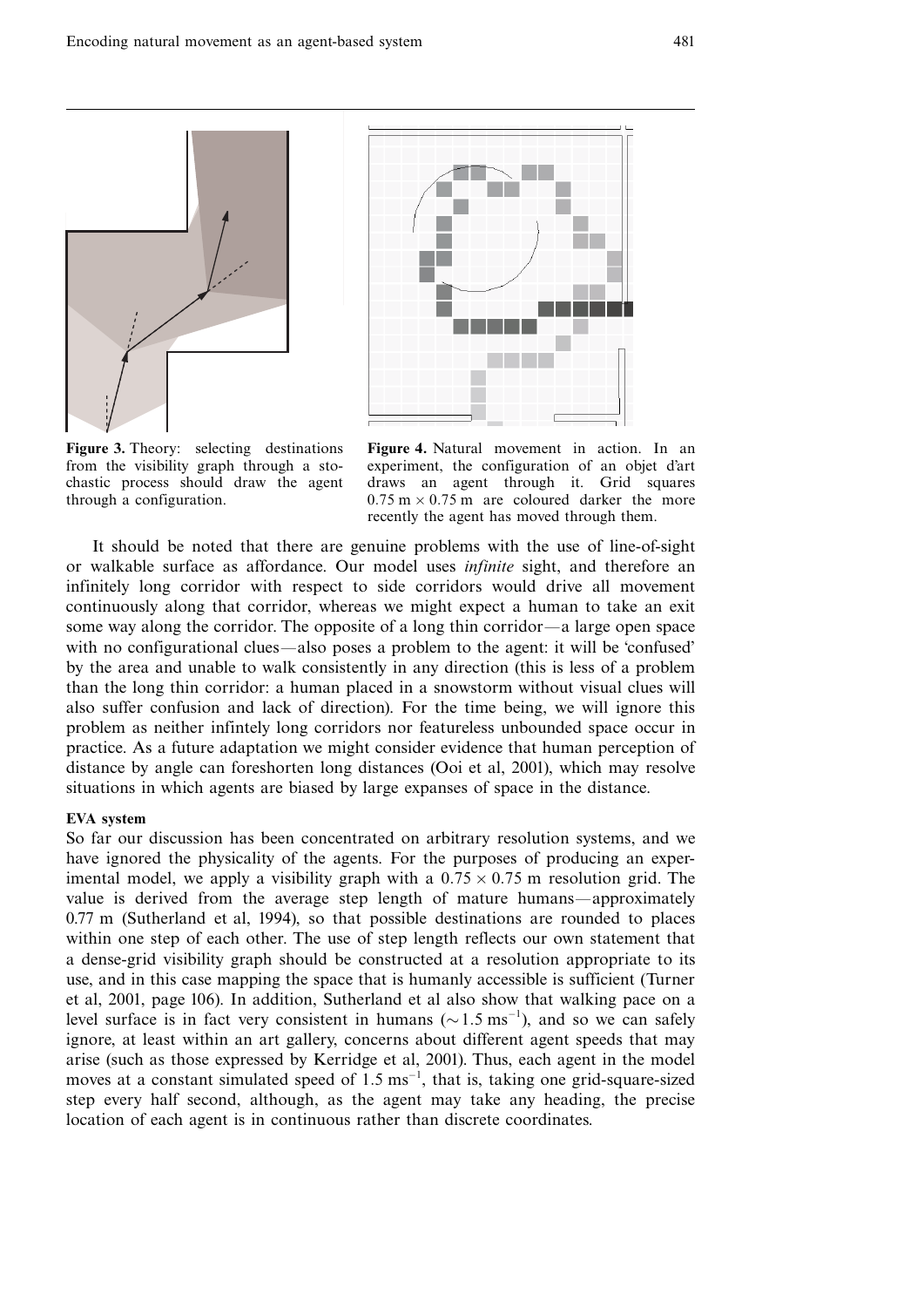The agents are also given a physical presence in that, rounding the position to the nearest grid location, no two agents can exist in the same location. As the agents are currently unable to see each other, this may (and does) lead to deadlock situations when agents are travelling in opposite directions. Thus, we introduce an antideadlock rule: a side-step rule whereby the agent attempts to take a sideways step to avoid the obstacle (to which side the step is taken is chosen at random). Although this rule works most of the time when agents collide, in crowded situations agents may (and do) achieve gridlock when agents slot into holes left by the other agents—a situation dubbed 'freezing by heating' by Helbing and Molnár (1997), who demonstrate the effect using granular physical agents. Therefore, we add a further rule: if, because of blockage, an agent cannot apply a side step it gives up and chooses at random any location from its entire 360 $\degree$  field of view as a new destination.<sup>(3)</sup> The full agent-decision process is shown in figure 5.





(3) Note that applying this second rule in isolation also led to gridlock in our experiments.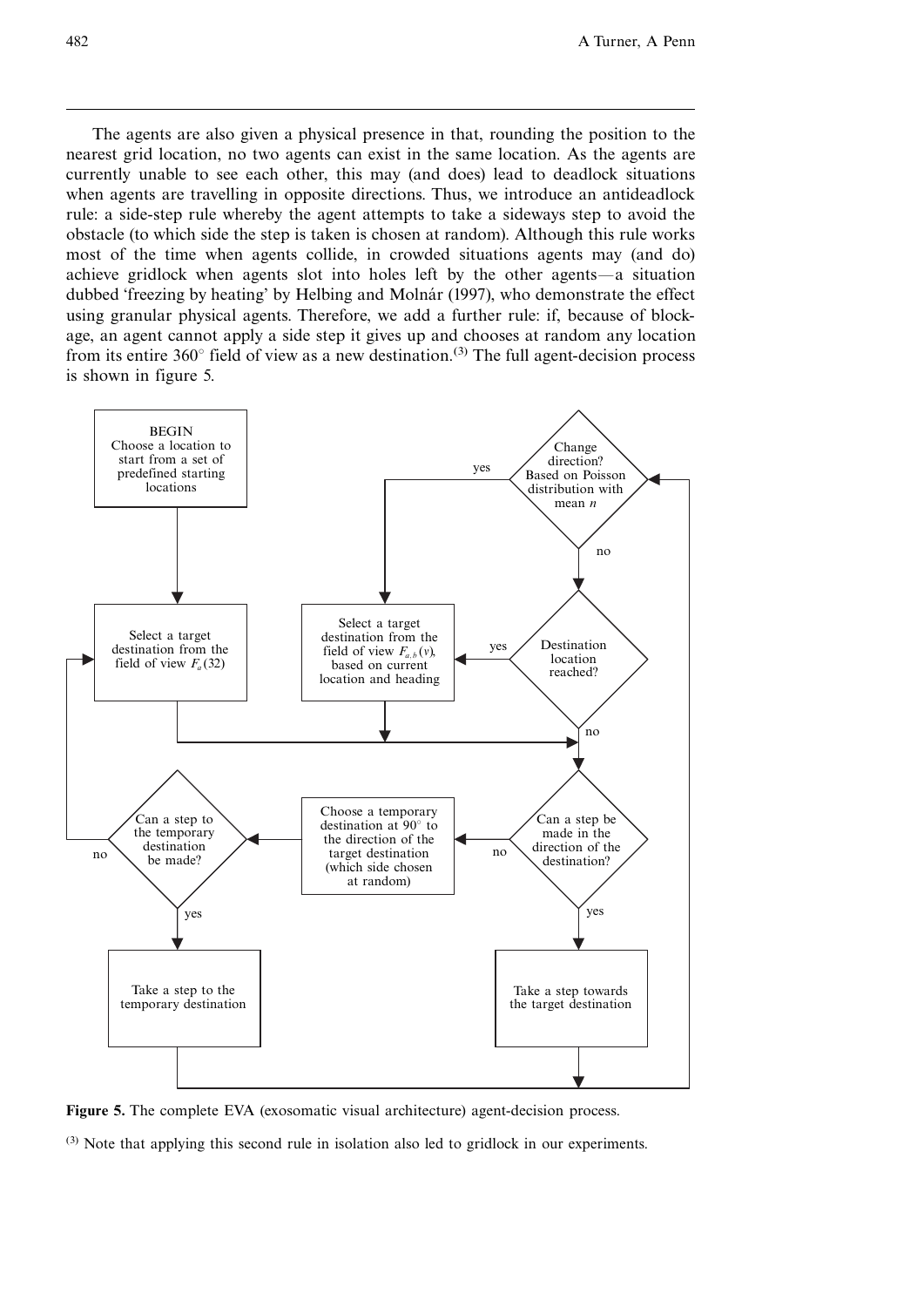## Application

In this section we describe the application of the EVA-based system to the Tate Britain Gallery, Millbank, London. Our choice of this building is based on several factors. First, detailed human observation data are available for the gallery (Hillier et al, 1996), and there is established use of the data in the literature (for example, Batty et al, 1998) which permits comparison with other methodologies. The Tate thus represents an 'Iris' dataset (Fisher, 1936) for human-movement studies. Further information is also available from the observational study, for example showing that people move neither according to a plan given to visitors, the mechanism previously thought to be operating by the gallery's managers, nor seemingly randomly (we prove that the movement is not random).

The agent-decision process was tested across the search space of the two variables—number of steps n and field of view (v bins, converted to an angle  $\alpha$ )—by releasing agents according to a Poisson distribution from the main entrance of the gallery at the same rate as people enter the gallery. Each agent is removed from the system after 1800 moves, whereas a real human returns to the entrance to leave, pauses to observe paintings, and so on. Hence, the experimental model lacks some credence (in addition, the agents are not removed if they return to the entrance and are allowed to reenter, which alters entry rate to some extent). In addition, as previously stated, for simplicity agent walking pace is not distributed but kept at the mean walking pace of adult humans. Clearly, these differences between experimental method and reality will merely affect the level of relationship we observe, but the consistency of the rule set will be maintained.

As controls, two extra types of agents were also applied to the layout in separate experiments. First, unsighted agents, which take an average of  $n$  steps, and then make a turn of  $\pm \alpha/2$  from their current heading. Second, particle agents, which take an average of n steps before taking a new random direction; they also take a new random direction on collision with a wall or another agent, and thus, in the infinite-step case, converge to Brownian behaviour. For each type of agent, experiments were run for 10 000 agent moves, releasing one agent into the system from the entrance every six agent moves. Trails of the agent paths were recorded, and a typical trail image for sighted agents is shown in figure 6 (see over), next to the actual traces obtained by following people for 10 minutes after their entry to the gallery. Although these are interesting to compare, it is the movement levels per room that are of primary importance, as they can give a quantitative assessment of how well our system actually reproduces human-pedestrian behaviour.

The correlation with observed movement was calculated by taking the linear  $R^2$ correlation coefficient of  $log - log$  data of the observed room movement (from Hillier et al, 1996) against the simulated room movement (over 10 000 agent moves). Logarithmic scales were used to avoid the creation of strongly influential data points around the entrance hall and surroundings because of near-exponential thinning from the entrance (when log scales are applied, the data are approximately normally distributed, as is required for linear regression comparison). In both real and simulated cases, the room movement rates were calculated by taking entrance and exit counts for the 54 rooms and corridors on the ground floor of the Tate Britain Gallery, Millbank. In addition, two extra measures were calculated: total coverage is the number of rooms which were visited by at least one agent during the experiment, and thus gives the number of data points available from which to calculate the correlation coefficient; and per agent cummulative isovist the mean fraction of building area that could have been viewed by an agent during its visit had it had  $360^\circ$  vision (that is, the cummulative isovist area for the agent during its 1800-step lifespan, expressed as a fraction of the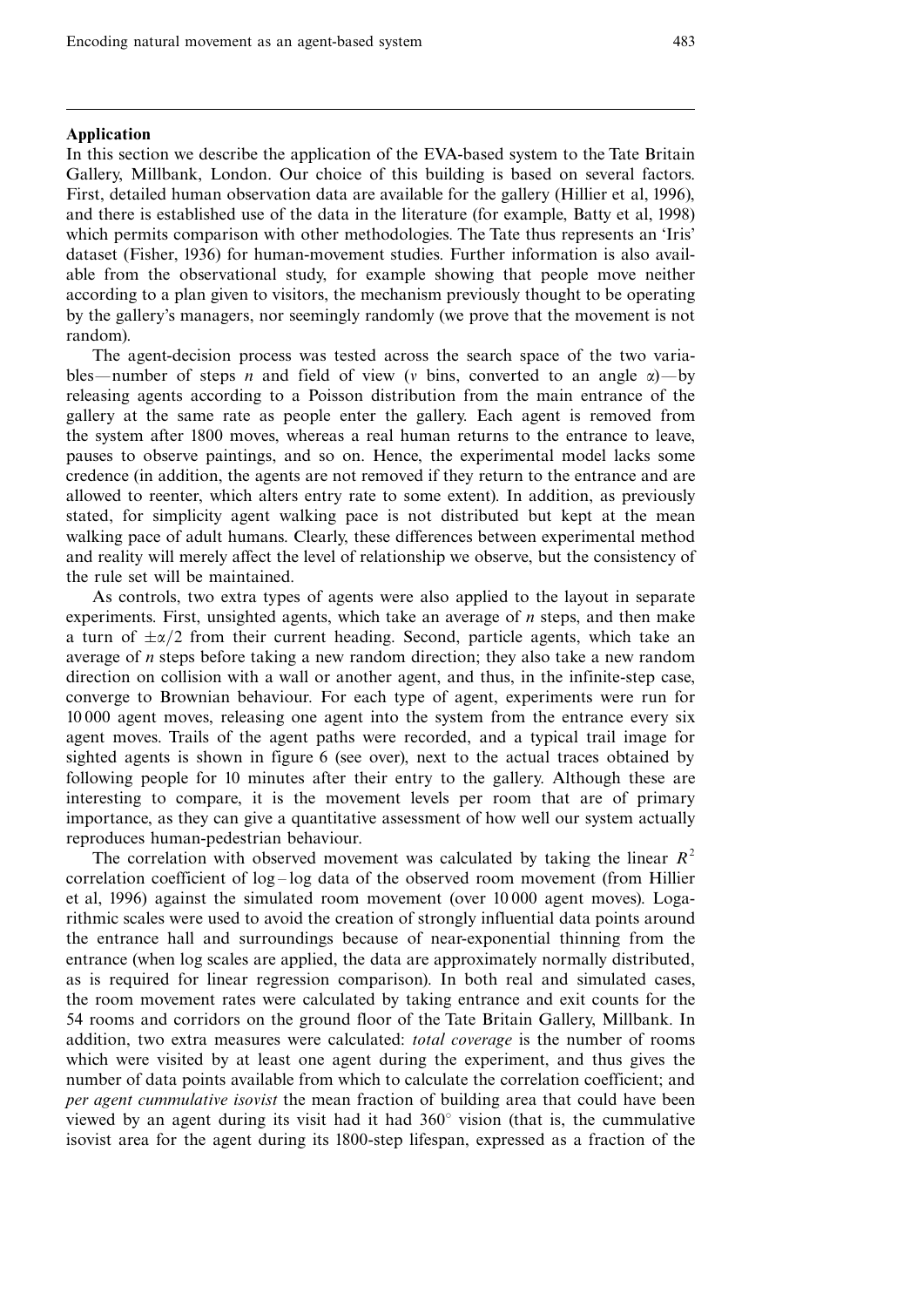

Figure 6. (a) Trails left by agents walking through the Tate Britain Gallery, Millbank. As each agent steps on a grid square it increments a counter. Black areas have low counts and white areas have high counts. (b) Actual movement traces for 19 people followed for the first ten minutes of their visit to the gallery (reproduced from Hillier et al, 1996, page 15).

total floor area). The cummulative isovist gives an idea of how optimized an agent is in terms of explorative ability. The use of  $360^\circ$  isovists rather than actual area observed, is necessary as in general, the amount of the gallery which the agent sees is based on its angle of view a.

The key findings are summarised in table 1; notably, that the best combination of parameters discovered, a mean of 3 steps with a field of view of  $170^\circ$ , gives a correlation coefficient  $R^2 = 0.76$  for observed human-movement levels against simulated movement (the standard error was calculated from the results of five separate experiments, the results of a typical experiment are shown in figure 7). Of course, the question arises as to whether any movement rule at all would give this sort of correlation. The answer is no, the use of particle diffusion (particle,  $\infty$  steps in table 1) from the entrance gives  $R^2 = 0.46$ . Obviously, to some degree humans are simply diffusing from the entrance. However, this figure is nowhere near as convincing as

|  |                                            |  |  | Table 1. The correlation of observed movement against agent-movement rates, per agent cum-          |  |  |
|--|--------------------------------------------|--|--|-----------------------------------------------------------------------------------------------------|--|--|
|  |                                            |  |  | mulative isovist and total coverage (out of 54 rooms) for different types of agents. Sighted agents |  |  |
|  | have $\alpha = 170^{\circ}$ angle of view. |  |  |                                                                                                     |  |  |

| Type      | Steps $n$    | Correlation $R^2$ | Per agent<br>cummulative isovist | Total coverage<br>(rooms) |
|-----------|--------------|-------------------|----------------------------------|---------------------------|
| Particle  | $\mathbf{0}$ | $0.23 \pm 0.01$   | $0.073 \pm 0.001$                | $5.5 \pm 0.5$             |
|           | 3            | $0.32 \pm 0.01$   | $0.116 \pm 0.002$                | $19.5 \pm 0.5$            |
|           | $\infty$     | $0.46 \pm 0.02$   | $0.199 \pm 0.004$                | $48.0 \pm 0.5$            |
| Unsighted | $\theta$     | $0.41 \pm 0.01$   | $0.164 \pm 0.004$                | $33.5 \pm 2.0$            |
|           | 3            | $0.41 \pm 0.02$   | $0.227 \pm 0.003$                | $52.0 \pm 0.5$            |
|           | $\infty$     | $0.33 \pm 0.01$   | $0.224 \pm 0.004$                | $54.0 \pm 0.0$            |
| Sighted   | $\theta$     | $0.63 \pm 0.02$   | $0.370 \pm 0.002$                | $50.0 \pm 2.0$            |
|           | 3            | $0.76 \pm 0.01$   | $0.488 \pm 0.002$                | $54.0 \pm 0.0$            |
|           | $\infty$     | $0.45 \pm 0.01$   | $0.529 \pm 0.004$                | $54.0 \pm 0.0$            |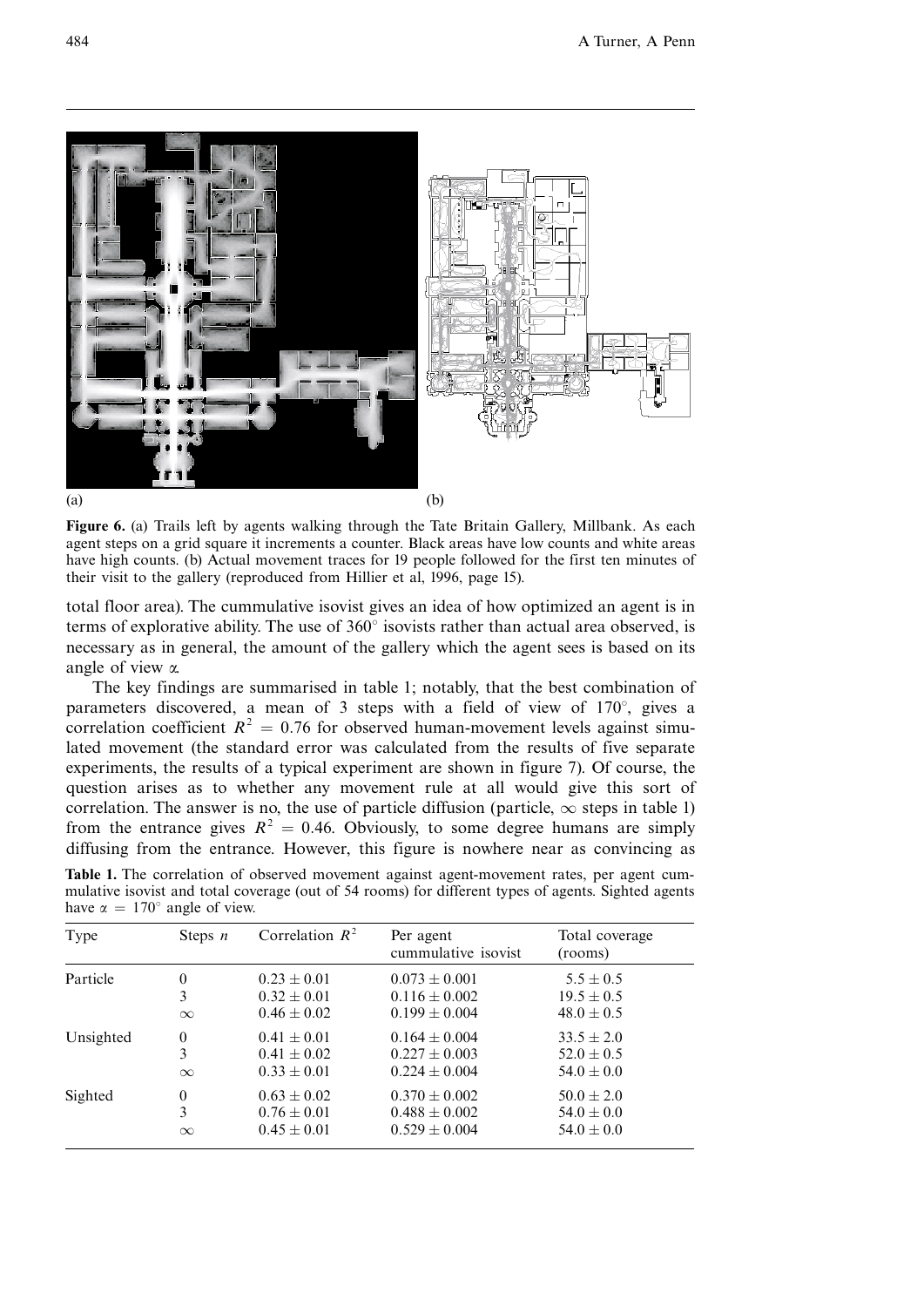

Figure 7. Observed room movement rates against agent room movement rates, plotted on logarithmic scales, for 3-step sighted agents with  $\alpha \approx 170^\circ$  angle of view. Although the correlation is good, the agent movement is generally higher throughout the building, indicating that further calibration of our model is necessary.

that for agents with vision. The next pertinent question is, would the agents do just as well if their sight were removed? If we leave the other rules the same, so that agents no longer choose a visible location at random, but a direction at random, the answer is a clear no:  $R^2 = 0.41$  (unsighted, 3 steps in table 1). So it appears that the hypothesis is confirmed. Because the EVA system rule-base weights higher viewable area in a certain direction with higher probability of that direction being chosen, EVA agents have a higher chance of moving in the direction of higher walkable surface, and those agents are the most successful at reproducing aggregate human-pedestrian behaviour.

It is also interesting to look at the results across the parameter space. Figure 8 (over) shows the experimental results of varying the parameters field of view  $\alpha$  and number of steps  $n$ . In particular, note that 0 steps (that is, choose a new location every step) and higher numbers of steps (that is, continue towards your chosen location until you reach it—see table 1), do not correlate nearly as well. The per agent cummulative isovist (fraction of the building possibly viewed) drops as the step is count reduced, and hence the 0-step rule is a poor heuristic for full exploration of a space. We might expect this result if humans are optimised explorers. However, at large numbers of steps the amount of building observed does not drop significantly, so we can only assume that there is some other cost involved with this heuristic.

If a single agent were released within the system then the simulation would be a Markov process, as the probability function of next moves depends entirely on the current state (position, direction, steps taken in this direction) of the agent. It is not clear that it remains a Markov process for a multiplicity of agents, as the interaction through collisions between agents allows a degree of positive feedback into the system. However, it seems likely that for our implementation, because of the marked consistency of the results, we are seeing an essentially Markov process, which is perhaps perturbed by agent collisions. Of course, we can test to see at what stage the collision behaviour becomes a significant factor by loading the system with different population densities. However, in our experiments, loading to extreme merely blocked the entrance, leaving the rest of the system to maintain its original movement levelsthus, even entry rates of 20 agents per agent move (over 100 times more than the actual Tate entry rates) gave a correlation with human movement of  $R^2 = 0.72$ . Essentially a correlation with the system and  $\theta$  or  $\theta$  or  $\theta$  or  $\theta$  or  $\theta$  or  $\theta$  or  $\theta$  or  $\theta$  or  $\theta$  or  $\theta$  or  $\theta$  or  $\theta$  or  $\theta$  or  $\theta$  or  $\theta$  or  $\theta$  or  $\theta$  or  $\theta$  or  $\theta$  or  $\theta$  or  $\theta$  or  $\theta$  or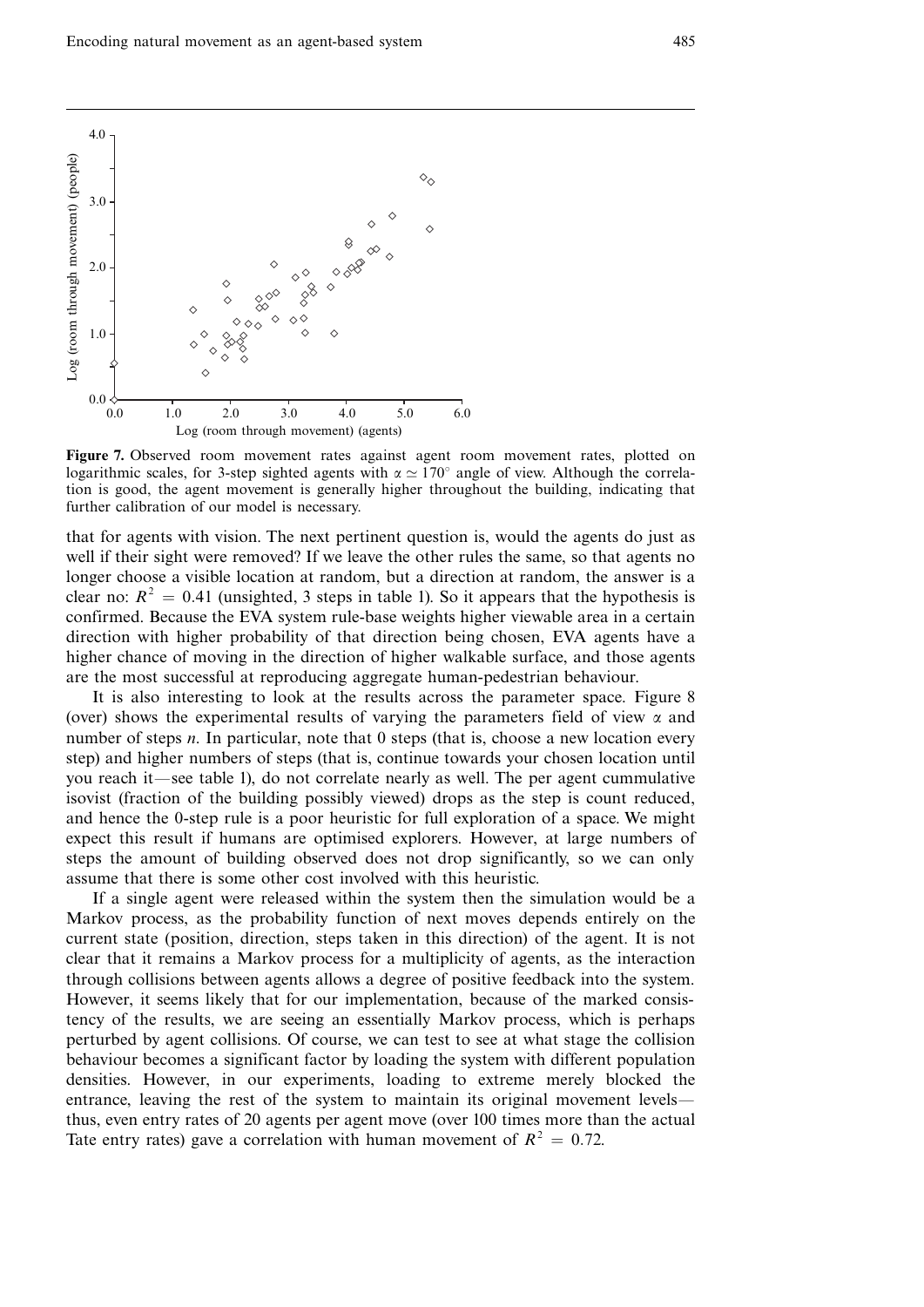

Figure 8. Correlation with observed movement and per agent cummulative isovist against angle of field of view for  $n = 3$  step agents. The peak correlation is with a field of view of  $\sim 170^{\circ}$  (our system does not permit exactly  $180^\circ$  field of view). There is a curious upturn at the lower end of the field-of-view experiments, which might suggest that two operations are at work in the human—one tending to turn out at near  $90^{\circ}$ , the other tending to continue in a straight line. Above  $\sim$ 240 $\degree$  the total coverage drops rapidly to zero, making direct correlation impossible. (b) Correlation with observed movement and per agent cummulative isovist against number of steps for agents with  $\alpha \simeq 170^{\circ}$  field of view. Both the correlation and cummulative isovist tail off rapidly towards the 0-step case.

## Conclusion

Our question, perhaps trivial, has been: if configuration is important, how exactly does it affect the way people move around the world? We proposed to answer that question with an agent simulation in which the only movement strategy possible is dependent on the configuration of a space. We showed that it is possible to emulate humanmovement patterns within a building environment by encoding Gibson's principle of affordance in the context of natural movement. We found that the actual level of aggregate movement observed within the Tate Gallery, Millbank, can be reproduced with a correlation coefficient of  $R^2 = 0.76$  if we apply only elementary guidance rules. These rules were that destinations may only be chosen from a  $\sim 170^{\circ}$  visual field from the current heading, and that the destination is reassessed every three steps. Whether or not this result is reproducible for other buildings has not been resolved, although the consistency of the results within this single building is encouraging. Large-scale experiments with many hundreds of visual agents have been made possible by the use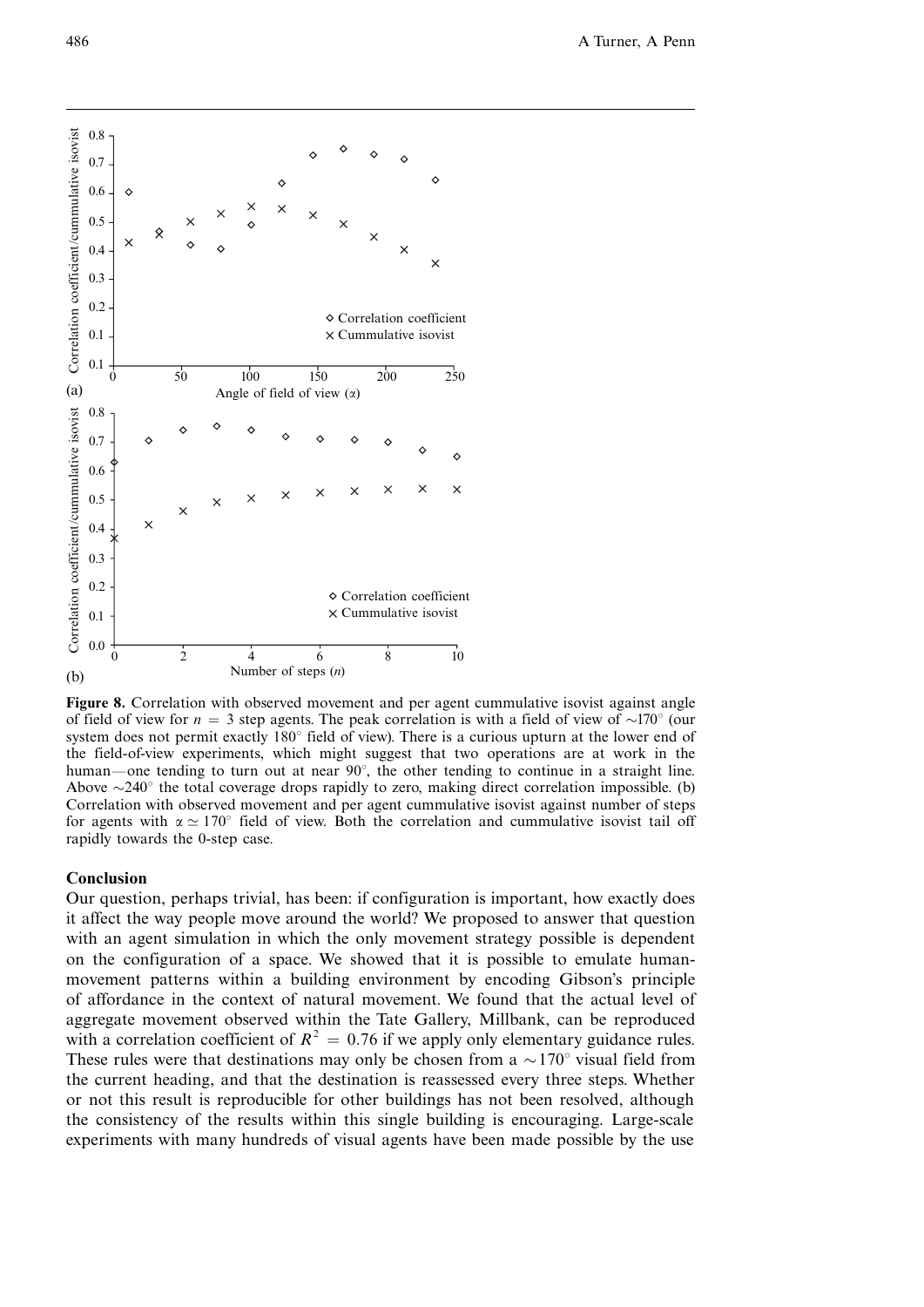of an exosomatic visual architecture (EVA), in which sets of locations visible from each point within the configuration are held in a look-up table accessed at runtime.

The strength of correlation found would seem to suggest that it is imperative to include a natural-movement rule set for any complete model of pedestrian movement at a mesoscopic or microscopic level. Interestingly, this rule set does not have to be complicated by complex theories involving higher representational models. In further work presented elsewhere (Penn and Turner, 2002), we have compared agents constrained by the movement rules applied here with agents which can identify junctions (based on visibility-graph measures). No such superior knowledge of configuration was found to be necessary and, as shown herein, a stochastic process based on assessing available walkable surface through vision does provide agent behaviour that corresponds to human behaviour. However, there are caveats to the exclusive use of direct visual perception that must be considered. Throughout, we have insisted that natural movement be visually guided (indeed, we have shown that removing vision severly impairs the ability of our agents both to explore and to reproduce human behaviour in our sample environment), whereas it is obvious that blind and visually impaired people do explore and navigate around environments and, it appears, employ cognitive maps in a similar manner to able-sighted people (Golledge et al, 1996). Further, we have formulated natural movement based on pedestrian 'steps', and this would differ if we were to consider other modes of transport such as wheelchair, bicycle, or car. Therefore, we should be clear that we are not trying to provide a complete model of all human-pedestrian behaviour. And the results, though good, also show that a direct perceptual system does not suffice on its own. In particular, we stated that the model should incorporate a socioeconomic framework and physical constraints where necessary. Of these, we have included modest physical constraints: the agents cannot co-occupy spaces; and a couple of rules resulting from Helbing and Molna¨r's (1997) granular-physics model were incorporated in order to avoid gridlock. Perhaps more importantly, the mental model also needs to be completed. Our primary purpose has been to show that it is possible to generate much of human-pedestrian behaviour from a limited rule set, but only so much behaviour can possibly be accounted for from our stochastic methods. We have concentrated on exploratory behaviour in public buildings where such behaviour would be expected. A notable omission is the fact that our agents cannot even return to an entrance. For such behaviour, two cognitive elements have to be added: the notion that there is an entrance to be returned to; and the ability to plan a path to that entrance, by whatever means—for example, place recognition, or topological or metric navigation, as detailed by Trullier et al (1997). It would seem sensible to consider such options as path integration, although it should be noted that our implementation is directly suited to a cognitive-map approach. For example, Mallot et al (1999) describe a view-graph approach, in which an agent may represent key locations on a visibility graph with remembered views, thus covering both place recognition and topological navigation. Again, for a complete description of human behaviour, such a formalism would have to be extended so that it included place recognition in blind and visually impaired people, or those who may use different navigational strategies. Although even after these shortcomings, direct perception has still not been exhausted; it will be interesting to find out that effect of the addition of paintings on agent behaviour. In some senses, of course, we have applied sleight of hand: our correlation is with overall movement patterns, and does not consider individual agent paths. Kerridge et al (2001) discuss what is required of an agent-based model of pedestrian behaviour, in particular that agents should correspond with empirical data both quantitatively *and* qualitatively, where the qualitative observations are of individual movement patterns. How qualitative performance should be graded is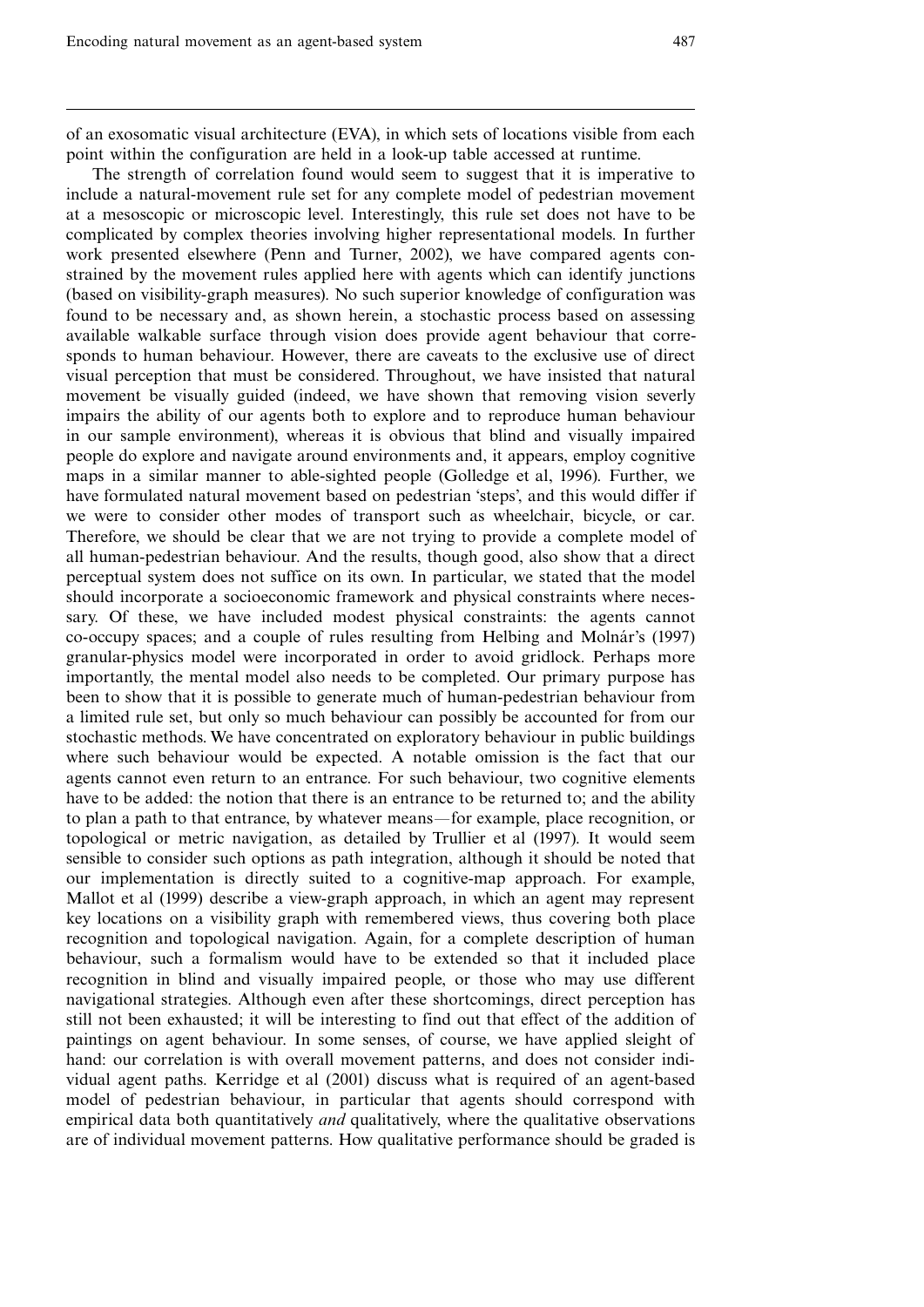still an issue, but our model must also be tested against such criteria as and when they are developed.

When Reynolds (1987) introduced Boids, he revolutionised agent simulation of previously noncomputable flocks and herds by utilising the fact that agents can quickly access information about other agents without needing a full-vision architecture. In an analogous method to the way in which Boids interrogate each other, we have proposed that agents interrogate the environment by sampling visual information prestored as a look-up table. This exosomatic visual architecture permits simplified agents guided by visual affordances, and this study has shown that it is possible to derive simple laws of `natural movement' which correlate well with observed human behaviour. Further study is required to test whether the results hold in other buildings. However, our investigation has shown that, by applying agent modelling with direct-perception rule sets, we can extend our understanding of how people behave in building environments.

Acknowledgements. The authors would like to thank Chiron Mottam and Ruth Conroy Dalton, as well as Dr Alex Scott (mathematical insights), Professor Bill Hillier, and Space Syntax Limited (datasets and analysis), and the particularly incisive reviewers (in the sense of sharp-witted, rather than cutting). The work presented here was partially funded by EPSRC Platform grant GR/N21376/01.

#### References

- al Gadhi S A H, Mahmassani H S, Herman R, 2001, "A speed  $-$  concentration relation for bi-directional crowd movements with strong interaction", in *Pedestrian and Evacuation* Dynamics Eds M Schreckenberg, S Sharma (Springer, Heidelberg) pp  $3 - 20$
- Bachelder I A, Waxman A M, 1994, "Mobile robot visual mapping and localization: a view-based neurocomputational architecture that emulates hippocampal place learning'' Neural Networks 7 1083 ^ 1099
- Batty M, 2001, "Agent-based pedestrian modeling" *Environment and Planning B: Planning and* Design 28 321 - 326
- Batty M, Conroy R, Hillier B, Jiang B, Desyllas J, Mottram C, Penn A, Smith A, Turner A, 1998, ``The virtual Tate'',WP 5, Centre for Advanced Spatial Analysis, University College London, London
- Beckman R J (Ed.), 1997, "The Dallas Ft. Worth case study", unclassified report LA-UR-97-4502, Los Alamos National Laboratory, Los Alamos, NM
- Benedikt M L, 1979, "To take hold of space: isovists and isovist fields" *Environment and* Planning B: Planning and Design  $647 - 65$
- Berger J, 1972 *Ways of Seeing* (BBC & Penguin Books, London)
- Blue V J, Adler J L, 1998, "Emergent fundamental pedestrian flows from cellular automata microsimulation" Transportation Research Record number 1644, 29 - 36
- Borgers A, Timmermans H, 1986, "A model of pedestrian route choice and demand for retail facilities within inner-city shopping areas" *Geographical Analysis* **18** 115 – 128
- Braaksma J P, Cook W J, 1980, "Human orientation in transportation terminals" Transportation Engineering Journal  $106$ (TE2)  $189 - 203$
- Casti J L, 1998 Would-BeWorlds: How Simulation Is Changing the Frontiers of Science (John Wiley, New York)
- Conroy Dalton R A, 2001, "The secret is to follow your nose", in *Proceedings of the 3rd* International Symposium on Space Syntax Georgia Institute of Technology, Atlanta, Georgia, pp  $47.1 - 47.14$
- Daganzo C F, 1994, "Cell transmission model: a dynamic representation of highway traffic consistent with the hydrodynamic theory" Transportation Research Part B: Methodological  $28$  269  $- 287$
- Epstein J M, Axtell R, 1996 Growing Artificial Societies, Social Science from the Bottom Up (Brookings Institution,Washington, DC)
- Fisher R A, 1936, "The use of multiple measurements in taxonomic problems" Annals of Eugenics  $7179 - 188$
- Galea E R, Owen M, Lawrence P J, 1996, "Computer modelling of human behaviour in aircraft fire accidents" Toxiocology 115 63 - 78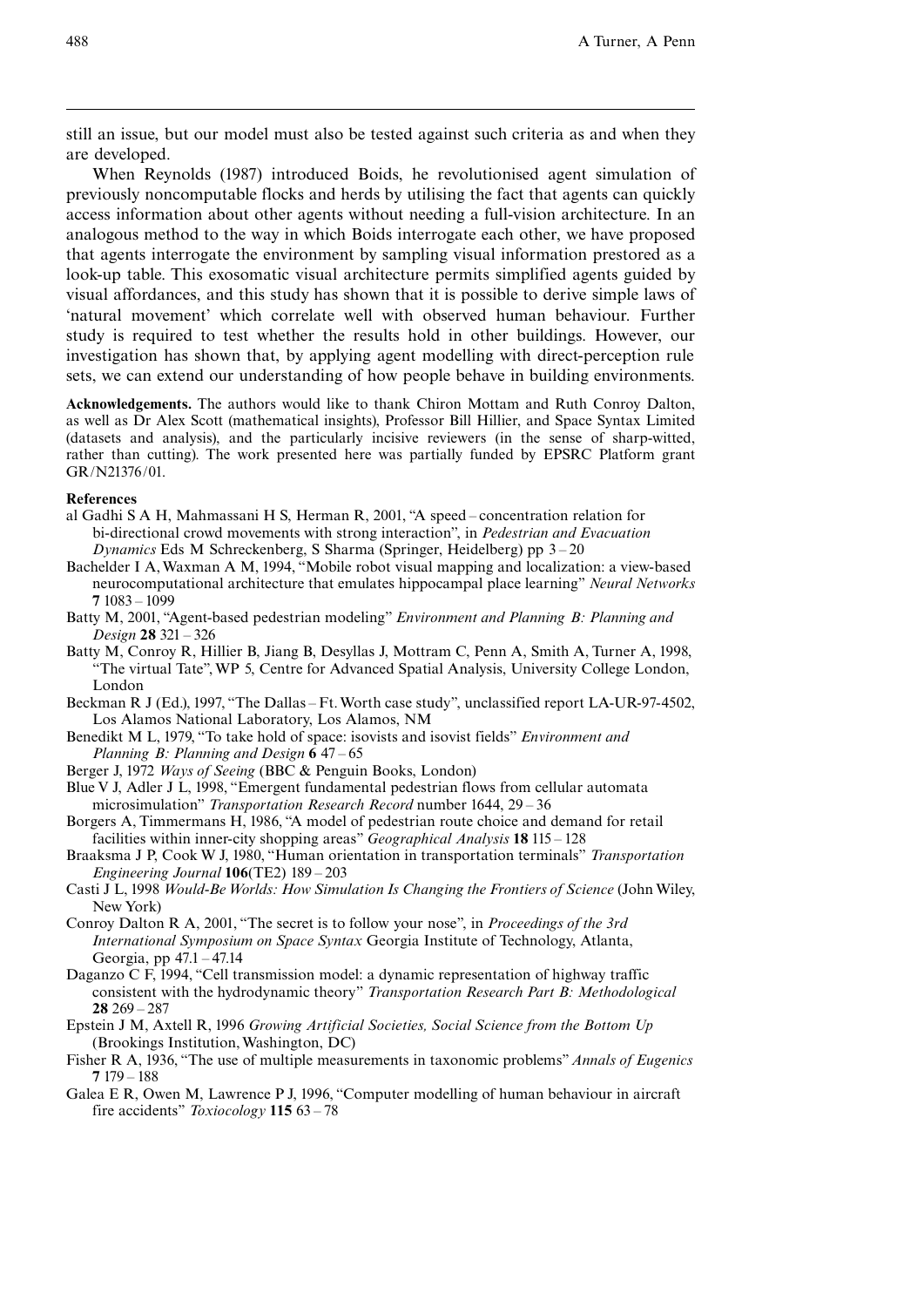Gärling T, Gärling E, 1988, "Distance minimization in downtown pedestrian shopping" Environment and Planning  $A$  20 547 - 554

Gibson J J, 1979 The Ecological Approach to Visual Perception (Houghton Mifflin, Boston, MA)

- Golledge R G, 1995, "Path selection and route preference in human navigation: a progress report", in Spatial Information Theory—Lecture Notes in Computer Science number 988, pp  $207 - 222$
- Golledge R G, Klatzky R L, Loomis J M, 1996, "Cognitive mapping and wayfinding by adults without vision", in The Construction of Cognitive Maps Ed. J Portugali (Kluwer Academic, Dordrecht) pp  $215 - 246$
- Helbing D, Molnár P, 1997, "Self-organization phenomena in pedestrian crowds", in Self Organization of Complex Structures: From Individual to Collective Dynamics Eds F Schweitzer, H Haken (Gordon and Breach, Amsterdam) pp  $569 - 577$
- Helbing D, Molnár P, Farkas I J, Bolay K, 2001, "Self-organizing pedestrian movement" Environment and Planning B: Planning and Design  $28\,361 - 383$
- Hillier B, 1996 Space is the Machine (Cambridge University Press, Cambridge)
- Hillier B, Hanson J, 1984 The Social Logic of Space (Cambridge University Press, Cambridge)
- Hillier B, Penn A, Hanson J, Grajewski T, Xu J, 1993, "Natural movement: or, configuration and attraction in urban pedestrian movement" Environment and Planning B: Planning and *Design*  $20 \ 29 - 66$
- Hilier B, Major M D, Desyllas J, Karimi K, Campos B, Stoner T, 1996, "Tate Gallery, Millbank: a study of the existing layout and new masterplan proposal'', technical report, Bartlett School of Graduate Studies, University College London, London
- Hoogendoorn S P, Bovy P H L, 2000, "Continuum modeling of multiclass traffic flow" Transportation Research Part B: Methodological 34 123 - 146
- Hoogendoorn S P, Bovy P H L, Daamen W, 2001, "Microscopic pedestrian wayfinding and dynamics modelling'', in Pedestrian and Evacuation Dynamics Eds M Schreckenberg, S Sharma (Springer, Heidelberg) pp 123 ^ 154
- Kerridge J, Hine J, Wigan M, 2001, "Agent-based modelling of pedestrian movements: the questions that need to be asked and answered" *Environment and Planning B: Planning and* Design 28 327 - 341
- Kuipers B J, Byun Y T, 1991, "A robot exploration and mapping strategy based on a semantic hierarchy of spatial representations" Journal of Robotics and Autonomous Systems 8 47 - 63
- Kurose S, Borgers A W J, Timmermans H J P, 2001, "Classifying pedestrian shopping behaviour according to implied heuristic choice rules'' Environment and Planning B: Planning and Design 28 405 - 418
- Laumand J, 1983, "Model structuring and concept recognition: two aspects of learning for a mobile robot'', in Proceedings of the International Joint Conference on Artificial Intelligence (William Kaufman, Los Altos, CA) pp 839 - 841
- Lighthill M H, Whitham G B, 1955, "On kinematic waves II: a theory of traffic flow on long, crowded roads" Processings of The Royal Society of London, Series A 229 317 - 345
- Mallot H A, Gillner S, Steck S D, Franz M O, 1999, "Recognition-triggered response and the view-graph approach to spatial cognition", in  $COSIT$  '99—Lecture Notes in Computer Science, Number 1661 (Springer, Berlin) pp 367 - 380
- Mottram C, Conroy R, Turner A, Penn A, 1999, "Virtual beings: emergence of population level movement behaviours from individual rule-sets'', in Proceedings of the 2nd International Symposium on Space Syntax, Volume 3 Universidad de Brasil, Brasilia, Brazil
- Murphy R R, 1999, "Case studies of applying Gibson's ecological approach to mobile robots" IEEE Transactions on Systems, Man and Cybernetics—Part A: Systems and Humans 29  $105 - 111$
- Nagel K, Barrett C L, Rickert M, 1996, "Parallel traffic microsimulation by cellular automata and application for large-scale transportation modeling'', unclassified report LA-UR-97-50, Los Alamos National Laboratory, Los Alamos, NM
- Neisser U, 1994, "Multiple systems—a new approach to cognitive theory" European Journal of Cognitive Psychology  $6 \, 225 - 241$
- O'Keefe J, Nadel L, 1978 The Hippocampus as a Cognitive Map (Clarendon, Oxford)
- Ooi T L, Wu B, He Z J, 2001, "Distance determined by the angular declination below the horizon" Nature 414 197 - 200
- Oommen B J, Iyengar S S, Rao N S V, Kashyap R L, 1987, "Robot navigation in unknown terrains using learned visibility graphs. 1: the disjoint convex-obstacle case" IEEE Journal of Robotics and Automation 3 672 - 681